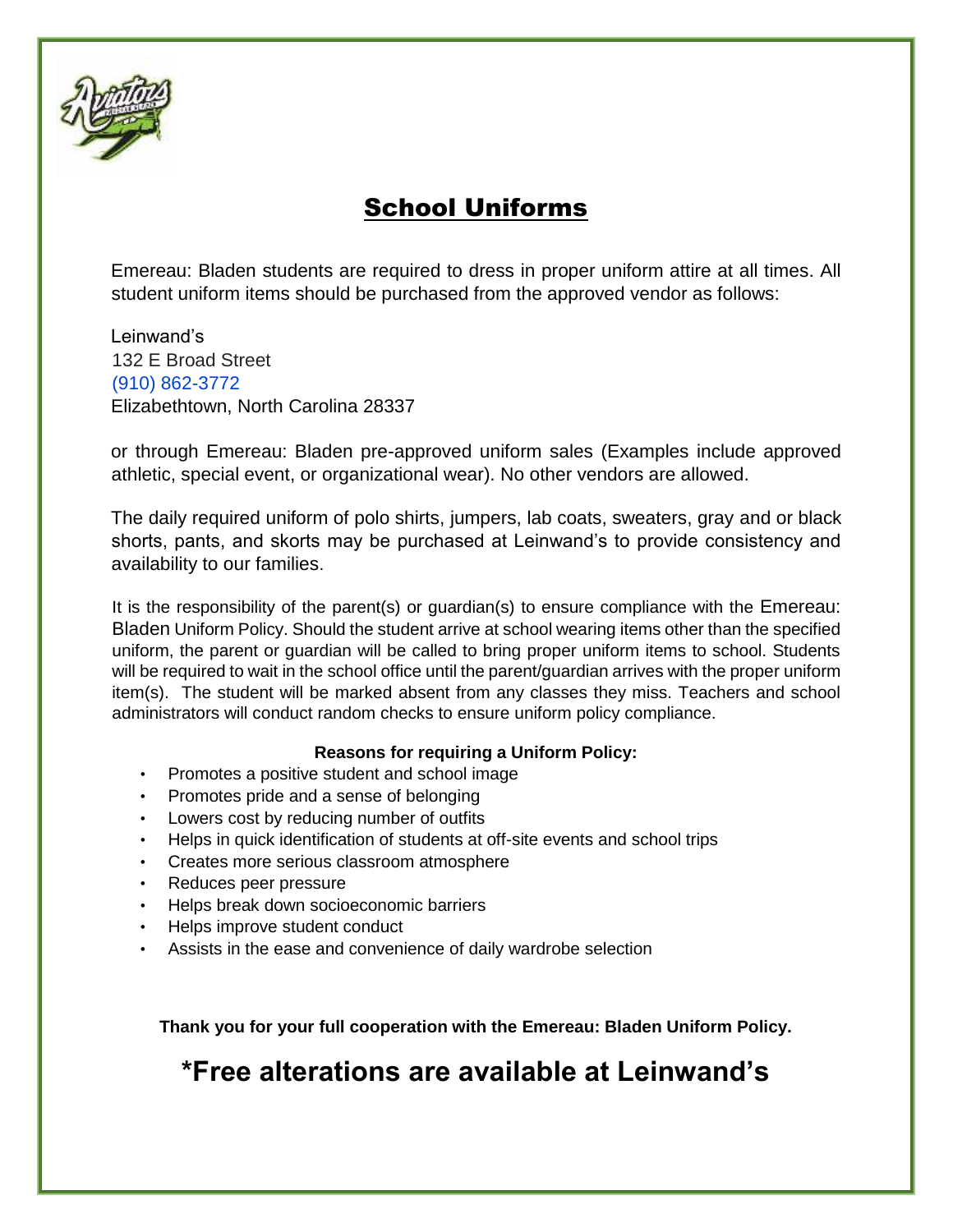

## **Kindergarten – 8th Grade Uniform Policy**

Students may mix and match their choice of the following uniform items to be purchased from Leinwand's:

#### **K- 9**

- Gray shorts
- Gray pants
- Black pants
- Black shorts
- Black sweater vest
- Black skort (Girl's)
- Gray skort (Girl's)
- Jumpers (Girl's)
- Emereau Green polo shirt- monogrammed with "Emereau"
- White polo shirt- monogrammed with "Emereau"
- Black polo shirt- monogrammed with "Emereau"
- White Lab Coat- monogrammed with "E= i<sup>3</sup> c<sup>2</sup> g!" (K-5 ONLY- you have until October 11th to get this)
- Footies, Socks and Tights- school colors only; socks must be worn at all times
- Hair accessories- school colors only
- Belts black only; required with pants, shorts, or skorts that have belt loops
- All shorts/ skorts must be no shorter than four (4) inches above the knee
- Form-fitting spandex material, nylon, denim, blue jeans, and Jeggings are prohibited.

### **HEALTH AND PHYSICAL EDUCATION CLASS ATTIRE**

- Approved gray top at Leinwand's
- Approved black shorts at Leinwand's- must maintain length of no shorter than four (4) inches above the knee
- "Spirit Shirt" purchased from Emereau: Bladen (gray, green, or white)- long sleeve or short sleeve t- shirt
- Tennis shoes (white, gray, black, or Emereau green accents are acceptable)

### **OUTERWEAR**

- All outerwear (jackets, coats, raincoats, and sweaters) must be Emereau green, gray, black or white.
- Approved outerwear is available at Leinwand's, but may be purchased at any retail location.
- The "Spirit Hoodie" purchased from Emereau: Bladen (gray, green, black or white) is also approved as outerwear and may be worn daily. However, hoods must NOT be worn in the building. Sweaters and jackets of non- approved school colors may not be worn in the building.